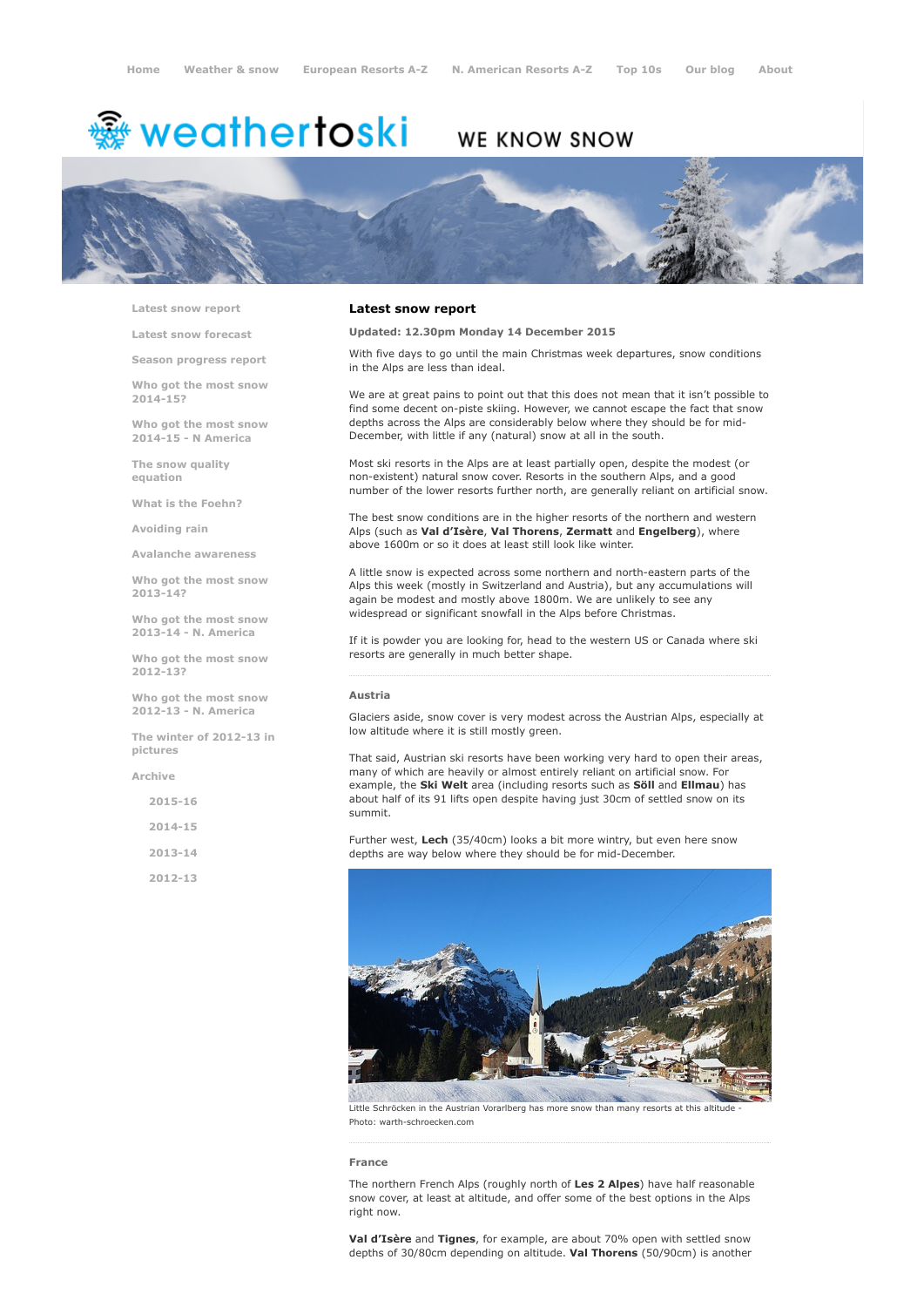good bet, with most of the local runs now open, as well as links to other parts of the 3 Valleys.

The southern French Alps have much less snow, but even here many ski resorts are partially open, including Isola 2000 where the 30cm upper base is entirely artificial.



The higher resorts of the north-western Alps, such as Tignes (pictured) offer the best snow conditions right now - Photo: tignes.net

#### Italy

Italy is the most snow-starved of the four main Alpine countries, with virtually no natural snow at all below 2500m in central and eastern regions (e.g. Livigno, Selva) and only modest cover further west (e.g. Cervinia, La Thuile).

However, thanks to their highly impressive snowmaking capabilities, a surprising number of ski resorts are at least partially open.

In the Dolomiti Superski area, for example, 266 of the 460 lifts are open today, including the main Sella Ronda circuit in both directions. Selva has an entirely artificial base of 20/30cm depending on altitude.

The best snow conditions in Italy though are in Cervinia, where the upper base is over 1m deep and you have access to about 137km of pistes shared with Zermatt in Switzerland.



Thin cover at mid-mountain in Cervinia, but at least there is some snow! - Photo: cervinia.it

#### Switzerland

The northern and western Swiss Alps still have some of the best snow cover in the Alps right now, though it is still much thinner than it should be for mid-December.

Engelberg (35/155cm) has most of its ski area open, and some of the deepest upper snow depths in the Alps at the moment. Further south, Zermatt (5/125cm) is another good option, thanks to its superhigh altitude terrain and extensive glacier.

By comparison, the far south east (Engadin) is struggling, although St Moritz (0/15cm) can still offer a decent selection of runs thanks to artificial snow.

weather or snow conditions in the Alps? [Contact](http://www.weathertoski.co.uk/about-1/contact-us/) us and we'll do our best to answer it...

Got a burning question about

### E: [info@weathertoski.co.uk](mailto:fraser@weathertoski.co.uk)

T: +44 (0)20 3151 3154

Follow us on: **Ewitter** Tweet this page [Tweet](https://twitter.com/intent/tweet?original_referer=http%3A%2F%2Fwww.weathertoski.co.uk%2Fweather-snow%2Farchive%2Fsnow-report-14-12-2015%2F&ref_src=twsrc%5Etfw&text=Weather%20to%20ski%20-%20Snow%20report%20-%2014%20December%202015&tw_p=tweetbutton&url=http%3A%2F%2Fwww.weathertoski.co.uk%2Fweather-snow%2Farchive%2Fsnow-report-14-12-2015%2F) Where to ski in the Alps in weathertoski [@weathertoski](https://twitter.com/weathertoski)

31 [May](https://twitter.com/weathertoski/status/737615281774690304)

weathertoski

燃

Skiing in June? Yep, there are plenty of good options in the Alps! [tinyurl.com/llt6xzy](https://t.co/PJOdgBIbEZ)

 $\frac{1}{2}$ 

weathertoski [@weathertoski](https://twitter.com/weathertoski)



and short breaks to some of the finest hotels in the Alps

020 3397 8450







#### Contact us...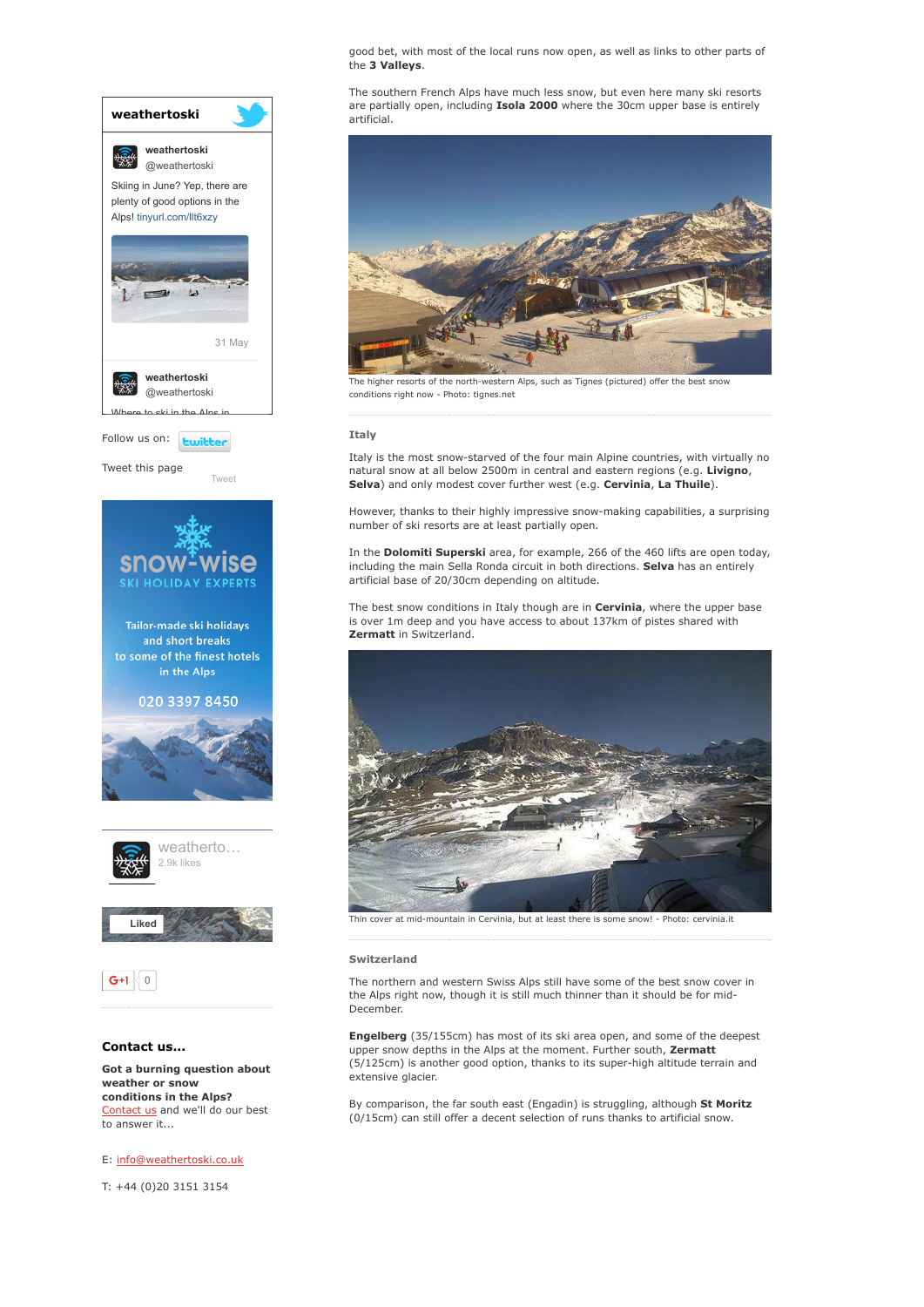

This is how Les Crosets on the Swiss side of the Portes du Soleil looks right now - Photo: idelec.ch

#### Rest of Europe

The Pyrenees have also been unseasonably mild and dry over the past couple of weeks. However, the higher ski resorts can still offer a good array of pistes thanks the heavy snowfalls back in November.

Spain's **Baqueira Beret** has most of its 35 lifts spinning and a respectable 40/80cm of settled snow depending on altitude. All resorts in Andorra are also partially open, with 20/40cm base depths in **Soldeu**.

Up in Scandinavia, good conditions are reported in Geilo (Norway) where there is 70cm of snow lying on the mountain. By contrast, Sweden's premier resort Åre (0/20cm) is still mostly reliant on artificial snow.

![](_page_2_Picture_6.jpeg)

Surprisingly decent snow cover in the little resort of Formiguères in the French Pyrenees - Photo: formigueres.fr

#### USA

Snow conditions are generally much better in the western US than they are in the Alps.

Aspen (Colorado) has a little fresh snow and respectable upper base depths of around 1m. Further west, Mammoth (California) has seen nearly 1m of new snow at altitude in the last few days and has 76/137cm of snow packed down on its runs.

Utah is getting in on the action after a relatively slow start to the season. It's snowing today in **Snowbird**, where the mid-mountain base is about 70cm deep but growing.